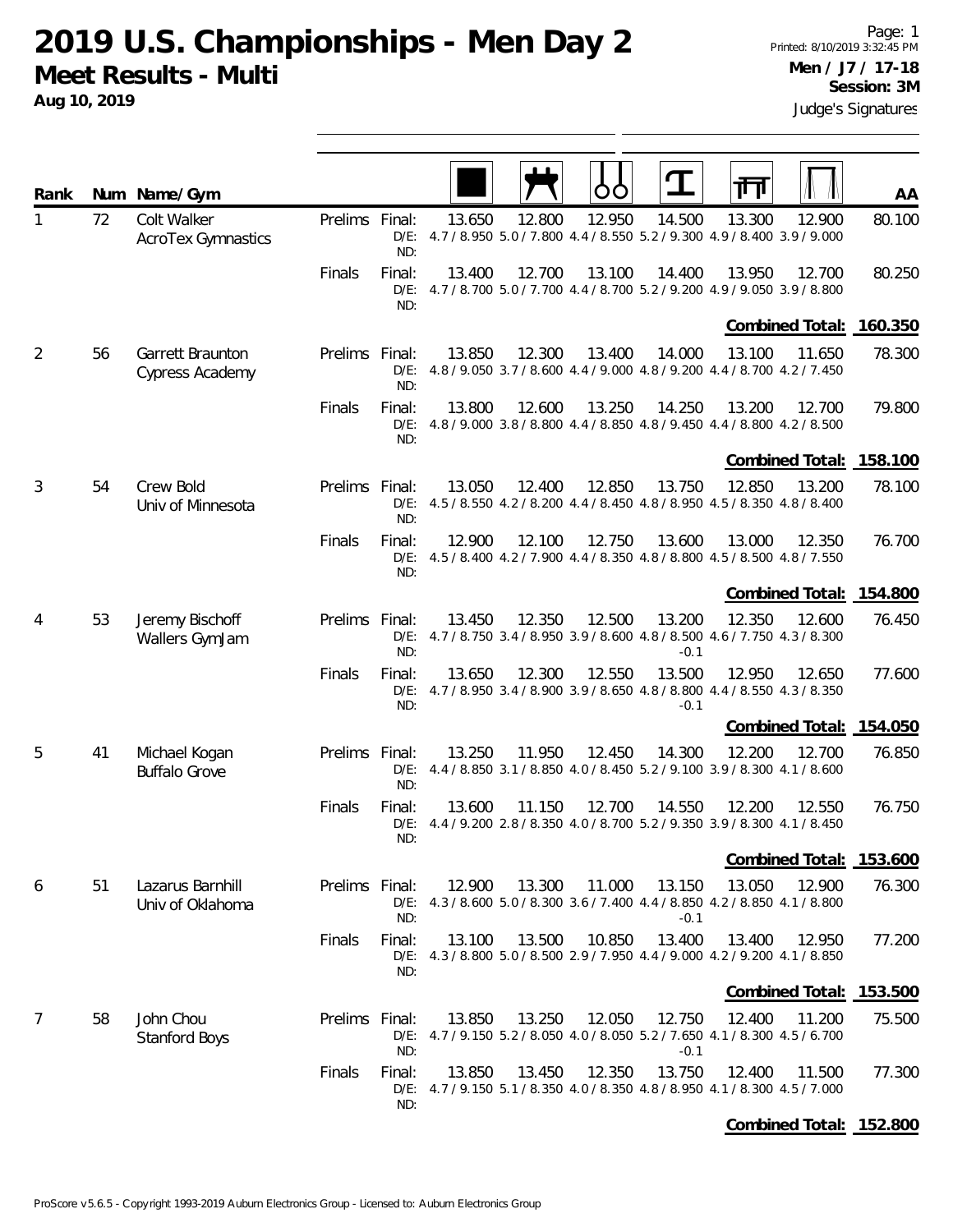**2019 U.S. Championships - Men Day 2 Meet Results - Multi**

| Rank |    | Num Name/Gym                                |                |                          |                  |        | OC     |                  | 帀                                                                                                | AA      |
|------|----|---------------------------------------------|----------------|--------------------------|------------------|--------|--------|------------------|--------------------------------------------------------------------------------------------------|---------|
| 8    | 71 | Zachary Nunez<br>Cypress Academy            | Prelims Final: | ND:                      | 12.000           | 13.300 | 11.950 | 13.350           | 12.850<br>12.050<br>D/E: 4.4 / 7.600 4.8 / 8.500 4.0 / 7.950 4.8 / 8.550 4.4 / 8.450 3.8 / 8.250 | 75.500  |
|      |    |                                             | Finals         | Final:<br>ND:            | 12.350           | 13.050 | 12.500 | 13.600           | 12.850<br>11.950<br>D/E: 4.4 / 7.950 4.8 / 8.250 4.0 / 8.500 4.8 / 8.800 4.4 / 8.450 3.8 / 8.150 | 76.300  |
|      |    |                                             |                |                          |                  |        |        |                  | Combined Total: 151.800                                                                          |         |
| 9    | 89 | Jack Freeman<br>Univ of Oklahoma            | Prelims        | Final:<br>$D/E$ :<br>ND: | 13.850           | 11.100 | 13.050 | 12.900           | 12.300<br>12.150<br>4.9 / 8.950 3.9 / 7.200 4.1 / 8.950 4.8 / 8.100 4.2 / 8.100 4.6 / 7.550      | 75.350  |
|      |    |                                             | Finals         | Final:<br>ND:            | 12.350           | 11.700 | 13.000 | 13.650           | 12.150<br>13.050<br>D/E: 4.8 / 7.550 3.8 / 7.900 4.1 / 8.900 4.8 / 8.850 4.2 / 7.950 4.6 / 8.450 | 75.900  |
|      |    |                                             |                |                          |                  |        |        |                  | <b>Combined Total:</b>                                                                           | 151.250 |
| 10   | 77 | Donte McKinney<br>Univ of Minnesota         | Prelims Final: | ND:                      | 12.850           | 11.500 | 12.400 | 14.600           | 13.100<br>10.450<br>D/E: $4.7/8.150$ $4.0/7.500$ $4.3/8.100$ $5.2/9.400$ $4.2/8.900$ $4.3/6.150$ | 74.900  |
|      |    |                                             | Finals         | Final:<br>ND:            | 13.300<br>$-0.1$ | 12.900 | 10.950 | 13.000<br>$-0.3$ | 12.350<br>12.800<br>D/E: 4.7 / 8.700 4.0 / 8.900 3.6 / 7.350 5.2 / 8.100 4.2 / 8.150 4.5 / 8.300 | 75.300  |
|      |    |                                             |                |                          |                  |        |        |                  | Combined Total:                                                                                  | 150.200 |
| 11   | 73 | Ethan Boder<br>GymTek Academy               | Prelims Final: | ND:                      | 12.850           | 11.250 | 12.850 | 13.000<br>$-0.1$ | 13.000<br>10.900<br>D/E: 4.3 / 8.550 3.2 / 8.050 4.2 / 8.650 5.2 / 7.900 4.1 / 8.900 3.7 / 7.200 | 73.850  |
|      |    |                                             | Finals         | Final:<br>ND:            | 13.250           | 11.600 | 12.600 | 14.400           | 12.350<br>11.950<br>D/E: 4.3 / 8.950 3.2 / 8.400 4.2 / 8.400 5.2 / 9.200 4.1 / 8.250 3.6 / 8.350 | 76.150  |
|      |    |                                             |                |                          |                  |        |        |                  | Combined Total: 150.000                                                                          |         |
| 12   | 92 | Logan Myers<br>5280 Gymnastics              | Prelims Final: | $D/E$ :<br>ND:           | 13.050           | 11.050 | 12.450 | 13.550<br>$-0.1$ | 11.800<br>12.250<br>4.5 / 8.550 3.6 / 7.450 4.2 / 8.250 4.8 / 8.850 4.4 / 7.400 4.2 / 8.050      | 74.150  |
|      |    |                                             | Finals         | Final:<br>$D/E$ :<br>ND: | 12.900           | 11.300 | 12.450 | 13.600           | 12.400<br>12.300<br>4.5 / 8.400 3.6 / 7.700 4.2 / 8.250 4.8 / 8.800 4.4 / 8.000 4.2 / 8.100      | 74.950  |
|      |    |                                             |                |                          |                  |        |        |                  | Combined Total: 149.100                                                                          |         |
| 13   | 40 | Steven Lukasik<br>La Fleur's                | Prelims Final: | $D/E$ :<br>ND:           | 12.300           | 12.900 | 12.450 | 12.300<br>$-0.1$ | 12.450<br>12.200<br>3.7 / 8.600 4.3 / 8.600 4.0 / 8.450 4.8 / 7.600 3.7 / 8.750 3.7 / 8.500      | 74.600  |
|      |    |                                             | Finals         | Final:<br>ND:            | 12.550           | 12.800 | 12.000 | 12.500           | 12.050<br>12.250<br>D/E: 3.7 / 8.850 4.3 / 8.500 4.0 / 8.000 4.0 / 8.500 3.7 / 8.350 3.7 / 8.550 | 74.150  |
|      |    |                                             |                |                          |                  |        |        |                  | <b>Combined Total:</b>                                                                           | 148.750 |
| 14   | 88 | <b>Zachary Martin</b><br>Elevate Gymnastics | Prelims Final: | ND:                      | 12.950           | 12.100 | 11.850 | 14.250           | 12.300<br>12.300<br>D/E: 4.9 / 8.050 4.5 / 7.600 4.2 / 7.650 5.2 / 9.050 3.5 / 8.800 3.6 / 8.700 | 75.750  |
|      |    |                                             | Finals         | Final:<br>$D/E$ :<br>ND: | 12.600           | 11.500 | 12.200 | 13.200<br>$-0.1$ | 11.100<br>11.450<br>4.7/7.900 4.5/7.000 4.2/8.000 5.2/8.100 3.4/7.700 3.6/7.850                  | 72.050  |
|      |    |                                             |                |                          |                  |        |        |                  | Combined Total: 147.800                                                                          |         |